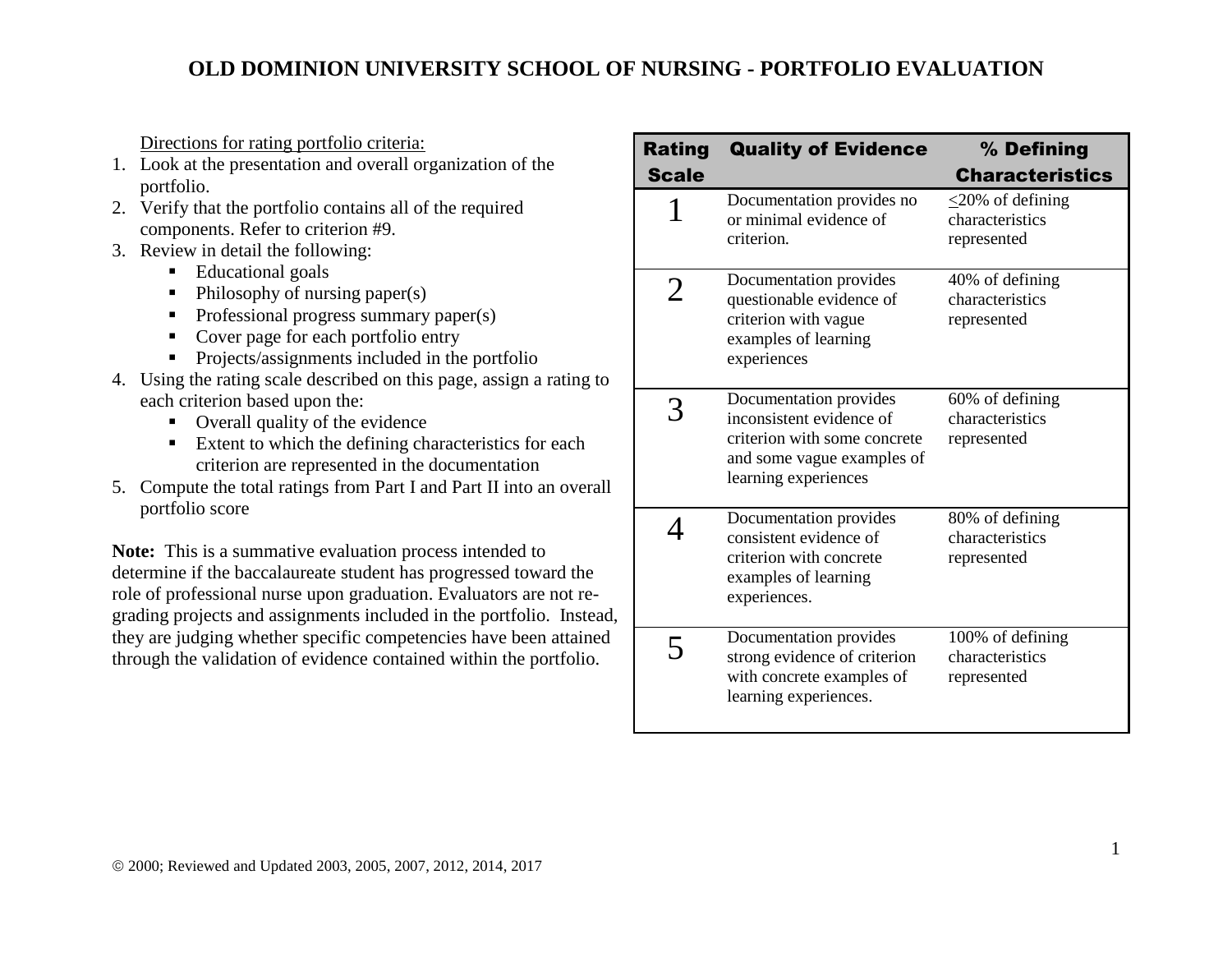# **Part I – End-of-Program Outcomes**

| <b>Criteria</b>                                                                                                |                 |  |  |  |
|----------------------------------------------------------------------------------------------------------------|-----------------|--|--|--|
| <b>Critical Thinking</b>                                                                                       |                 |  |  |  |
| Demonstrates critical thinking to facilitate nursing practice through inquiry, problem solving, and synthesis. | $1\ 2\ 3\ 4\ 5$ |  |  |  |
| Defining Characteristics                                                                                       |                 |  |  |  |
| Uses nursing and other appropriate theories and models to guide professional practice                          |                 |  |  |  |
| Uses decision-making skills in making clinical or professional judgments                                       |                 |  |  |  |
| Evaluates nursing care outcomes through the acquisition of data and the questioning of inconsistencies         |                 |  |  |  |
| Revises actions and goals based on evidence rather than conjecture                                             |                 |  |  |  |
| Engages in creative problem solving                                                                            |                 |  |  |  |
| 1.                                                                                                             |                 |  |  |  |

| 2. |  |  |  |
|----|--|--|--|
| 3. |  |  |  |
| 4. |  |  |  |
| 5. |  |  |  |

| <b>Criteria</b>                                                                                                                | <b>Rating</b> |
|--------------------------------------------------------------------------------------------------------------------------------|---------------|
| <b>Nursing Practice</b>                                                                                                        |               |
| 2. Performs therapeutic nursing and interdisciplinary interventions to deliver nursing care in the cognitive,                  | 2 3 4 5       |
| affective, and psychomotor domains.                                                                                            |               |
| Defining Characteristics                                                                                                       |               |
| Applies appropriate knowledge of major health problems to guide nursing practice                                               |               |
| Performs therapeutic interventions that incorporate principles of quality management and proper safety techniques.             |               |
| Implements traditional nursing care practices as appropriate to provide holistic health care to diverse populations across the |               |
| lifespan                                                                                                                       |               |
| Demonstrates an awareness of complementary modalities and their usefulness in promoting health                                 |               |
| Establishes and/or utilizes outcome measures to evaluate the effectiveness of care                                             |               |

#### 1.

- 2.
- 3.
- 4.
- 5.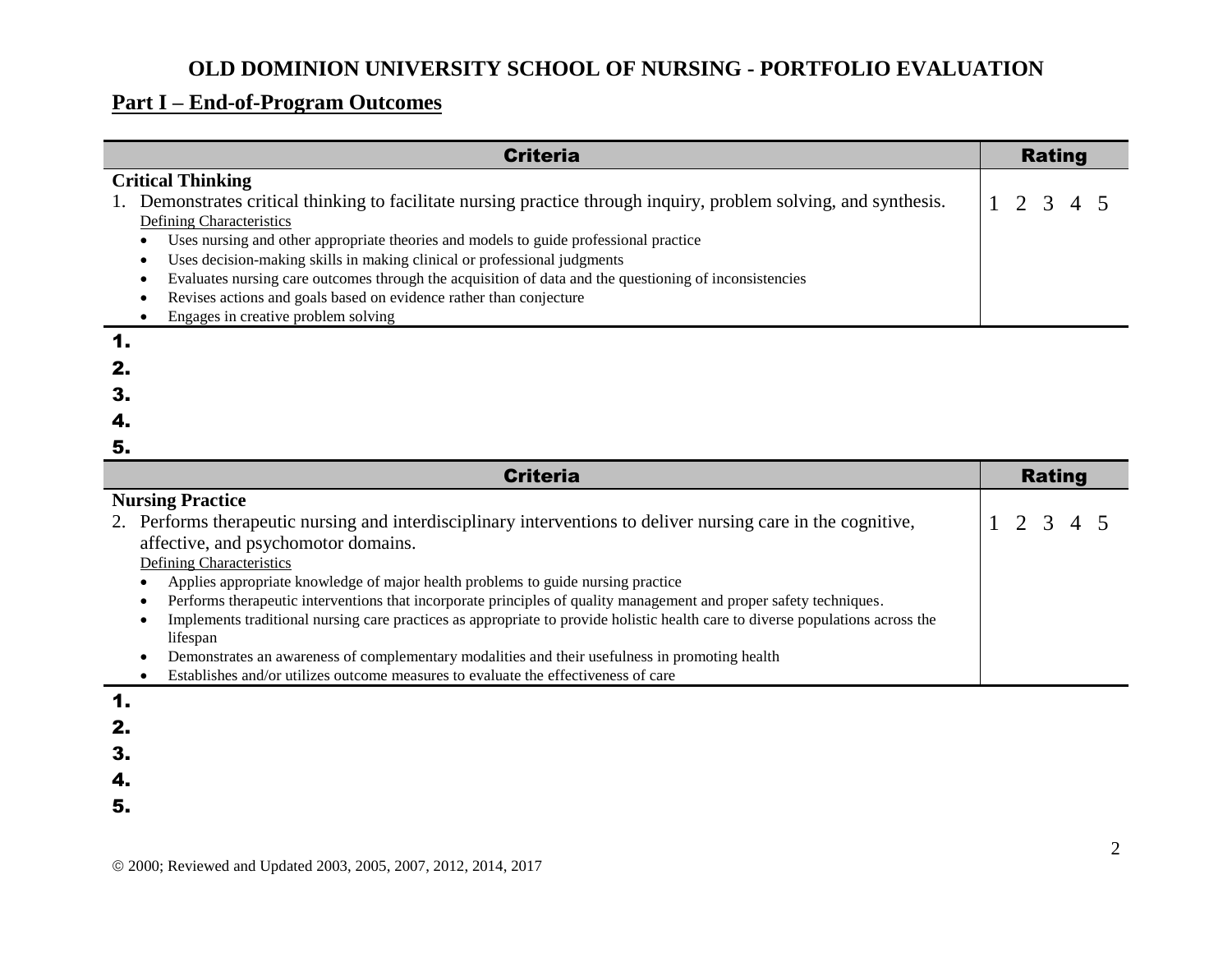| <b>Criteria</b>                                                                                                           |         |  |
|---------------------------------------------------------------------------------------------------------------------------|---------|--|
| Communication                                                                                                             |         |  |
| Justifies verbal, non-verbal, and written communication techniques appropriate for clients and professionals.<br>3.       | 2 3 4 5 |  |
| <b>Defining Characteristics</b>                                                                                           |         |  |
| Uses therapeutic communication within the nurse-patient relationship                                                      |         |  |
| Adapts communication methods to patients with special needs                                                               |         |  |
| Expresses oneself and communicates effectively with diverse groups and disciplines using a variety of media.              |         |  |
| Demonstrates skills in using technology, informatics, and communication devices that support safe nursing practice.       |         |  |
| Accesses and utilizes data and information from a wide range of sources to enhance patient and professional communication |         |  |
|                                                                                                                           |         |  |

| 4.                                                                                                                                             |               |
|------------------------------------------------------------------------------------------------------------------------------------------------|---------------|
| 5.                                                                                                                                             |               |
| <b>Criteria</b>                                                                                                                                | <b>Rating</b> |
| <b>Teaching</b>                                                                                                                                |               |
| Utilizes teaching strategies to maximize client health and enhance professional development.<br>4.                                             | 2 3 4 5       |
| <b>Defining Characteristics</b>                                                                                                                |               |
| Provides teaching to patients and/or professionals about health care procedures and technologies in preparation for and following              |               |
| nursing or medical interventions                                                                                                               |               |
| Provides relevant and sensitive health education information and counseling to patients, and families, in a variety of situations<br>$\bullet$ |               |
| and settings                                                                                                                                   |               |
| Uses information technologies and other appropriate methods to communicate health promotion, risk reduction, and disease                       |               |
| prevention across the life span                                                                                                                |               |

Evaluates the efficacy of health promotion and education modalities for use in a variety of settings with diverse populations

|   | Uses information technologies and other appropriate methods to enhance one's own knowledge base |
|---|-------------------------------------------------------------------------------------------------|
| И |                                                                                                 |

| <b>Criteria</b> | <b>Rating</b> |
|-----------------|---------------|
| 5.              |               |
| 4.              |               |
| 3.              |               |
| Ζ.              |               |

2. 3.

 $\overline{\phantom{0}}$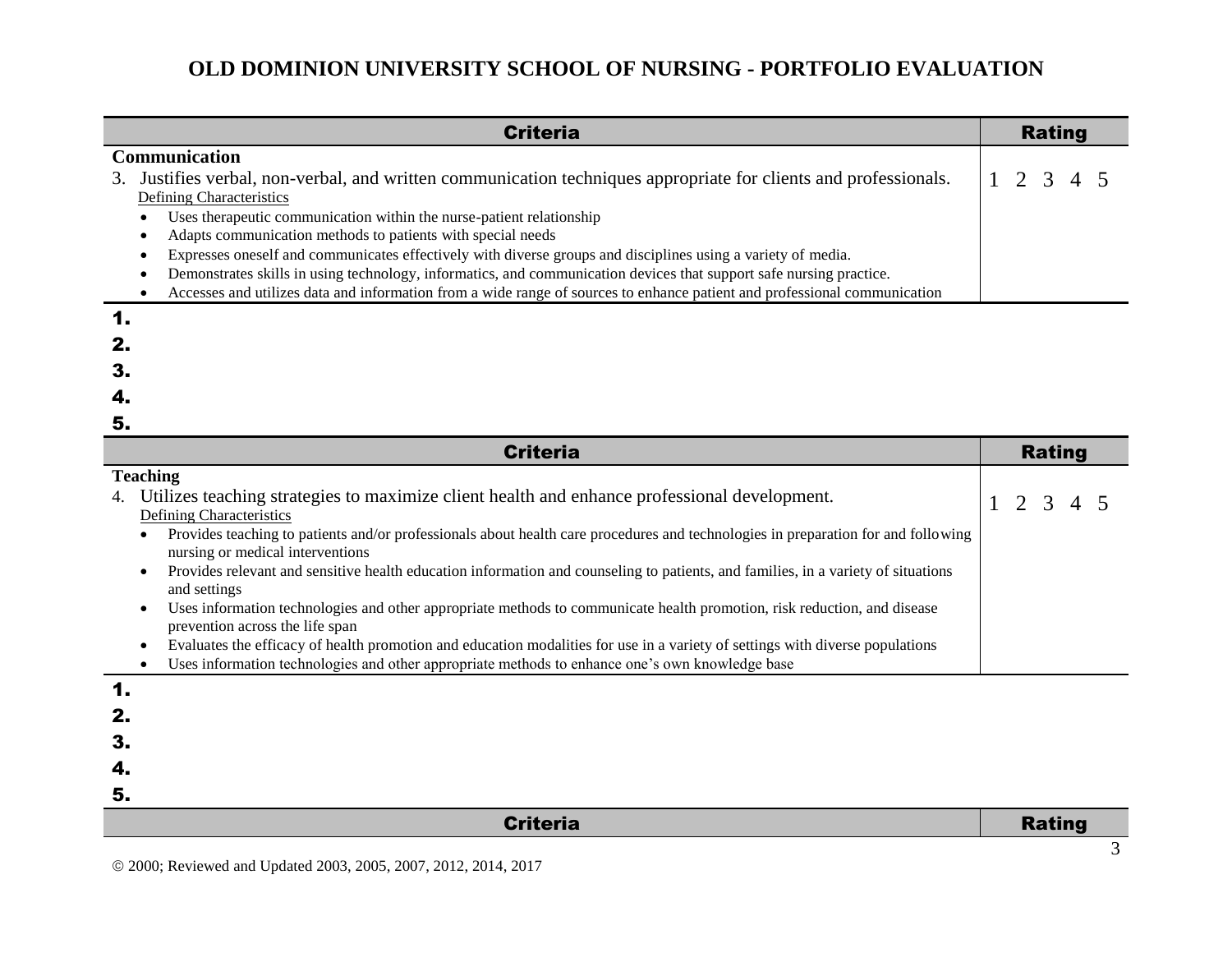| <b>Research</b> |                                                                                                        |  |           |  |
|-----------------|--------------------------------------------------------------------------------------------------------|--|-----------|--|
| 5.              | Incorporates primary nursing research findings as a basis for the rapeutic nursing interventions.      |  | 1 2 3 4 5 |  |
|                 | Defining Characteristics                                                                               |  |           |  |
|                 | Differentiates between descriptive nursing literature and published reports of nursing research        |  |           |  |
|                 | Applies research-based knowledge from nursing as the basis for culturally sensitive practice           |  |           |  |
|                 | Applies research-based knowledge from the arts, humanities and sciences to complement nursing practice |  |           |  |
|                 | Evaluates research that focuses on the efficacy and effectiveness of nursing interventions             |  |           |  |
|                 | Shares research findings with colleagues                                                               |  |           |  |
|                 |                                                                                                        |  |           |  |

| $\mathbf 1$ . |  |  |  |
|---------------|--|--|--|
| 2.            |  |  |  |
| 3.            |  |  |  |
| 4.            |  |  |  |
| 5.            |  |  |  |

| <b>Criteria</b>                                                                                                                                             | <b>Rating</b> |
|-------------------------------------------------------------------------------------------------------------------------------------------------------------|---------------|
| Leadership                                                                                                                                                  |               |
| Demonstrates self-direction, professional accountability, and advocacy adhering to legal and ethical nursing<br>6.                                          | 1 2 3 4 5     |
| practice as a novice nurse.                                                                                                                                 |               |
| Defining Characteristics                                                                                                                                    |               |
| Assumes a leadership role within one's scope of practice as a designer, manager, and coordinator of health care to meet the<br>special needs of populations |               |
| Initiates community partnerships to establish health promotion goals and implements strategies to meet those goals                                          |               |
| Organizes, manages, and evaluates the development of strategies to promote healthy communities                                                              |               |
| Articulates the values of the profession and the role of the nurse as member of the interdisciplinary health care team                                      |               |
| Delegates and supervises the nursing care given by others while retaining the accountability for the quality of care provided                               |               |

#### 1. 2.

3.

- 
- 4.
- 5.

#### Criteria **Criteria** Rating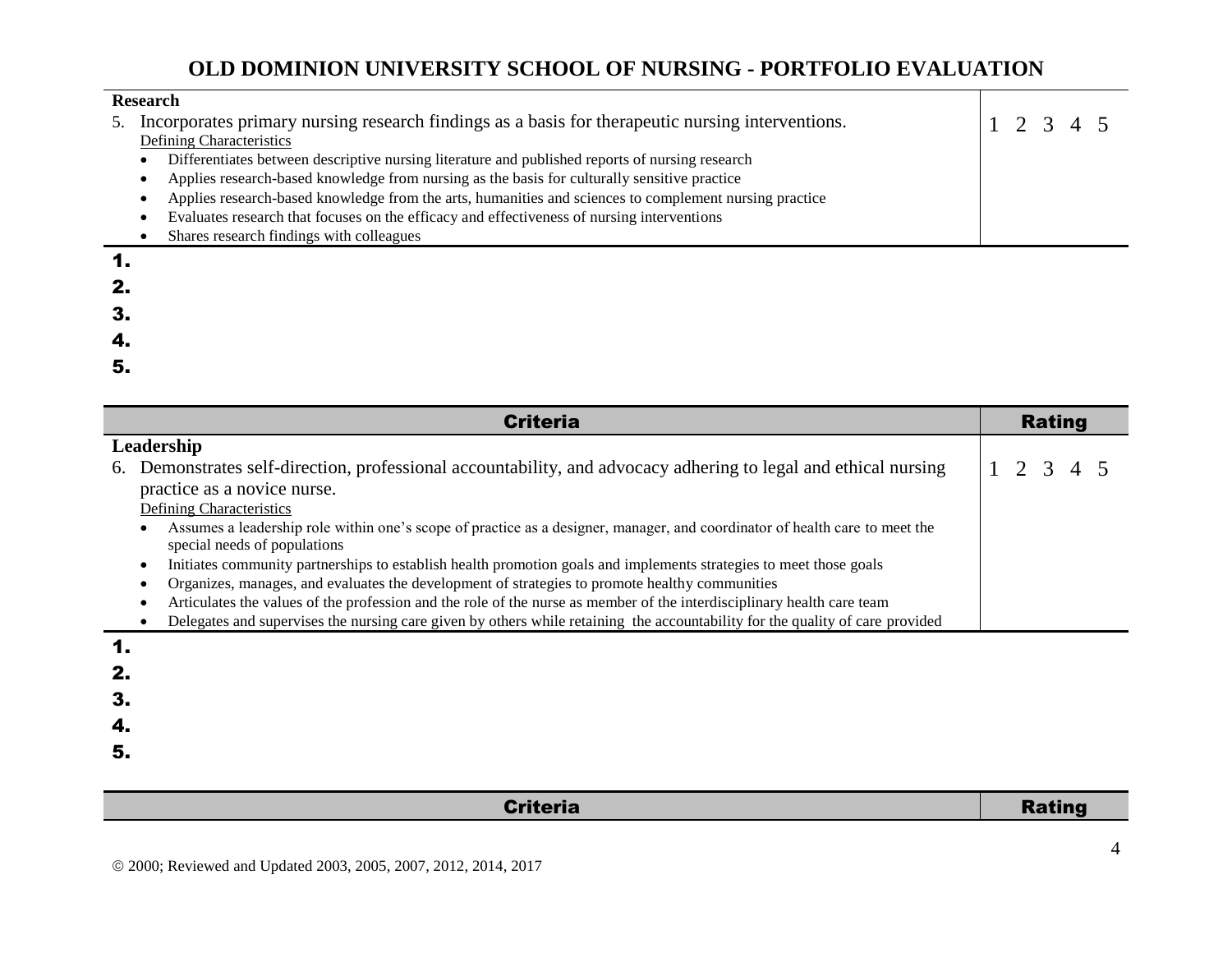| Professionalism |                                                                                                                                                                                                       |  |  |  |
|-----------------|-------------------------------------------------------------------------------------------------------------------------------------------------------------------------------------------------------|--|--|--|
|                 | 7. Demonstrates advocacy, accountability, and adherence to standards of practice and legal and ethical principles. 1 2 3 4 5                                                                          |  |  |  |
|                 | Defining Characteristics                                                                                                                                                                              |  |  |  |
|                 | Differentiates between general, institutional, and specialty-specific standards of practice to guide nursing care<br>٠                                                                                |  |  |  |
|                 | Understands the effect of legal and regulatory processes on nursing practice and health care delivery, as well as limits to one's<br>٠<br>own scope of practice                                       |  |  |  |
|                 | Demonstrates accountability for one's own professional practice.                                                                                                                                      |  |  |  |
|                 | Applies an ethical decision-making framework and legal guidelines to clinical situations that incorporate moral concepts,<br>professional ethics, and advocacy for patient well-being and preferences |  |  |  |
|                 | Advocates for professional standards of practice using organizational and political processes.                                                                                                        |  |  |  |
|                 |                                                                                                                                                                                                       |  |  |  |

| $\mathbf 1$ . |  |  |  |
|---------------|--|--|--|
| 2.            |  |  |  |
| 3.            |  |  |  |
| 4.            |  |  |  |
| 5.            |  |  |  |

| <b>Criteria</b>                                                                                                                    |  | <b>Rating</b>   |  |
|------------------------------------------------------------------------------------------------------------------------------------|--|-----------------|--|
| <b>Culture</b>                                                                                                                     |  |                 |  |
| Demonstrates cultural awareness and sensitivity.<br>8.                                                                             |  | $1 \t2 \t3 \t4$ |  |
| <b>Defining Characteristics</b>                                                                                                    |  |                 |  |
| Articulates an understanding of how human behavior is affected by culture, race, religion, gender, lifestyle, and age              |  |                 |  |
| Demonstrates sensitivity to personal and cultural definitions of health, and how these beliefs influence an individual's reactions |  |                 |  |
| to the illness experience and end of life                                                                                          |  |                 |  |
| Integrates knowledge of cultural diversity in performing nursing interventions                                                     |  |                 |  |
| Considers the impact of research outcomes and, the effects of health and social policies, on persons from diverse backgrounds      |  |                 |  |
| Maintains an awareness of global environmental factors that may influence the delivery of health care services                     |  |                 |  |
|                                                                                                                                    |  |                 |  |

| 1. |  |  |  |
|----|--|--|--|
| 2. |  |  |  |
| 3. |  |  |  |
| 4. |  |  |  |
| 5. |  |  |  |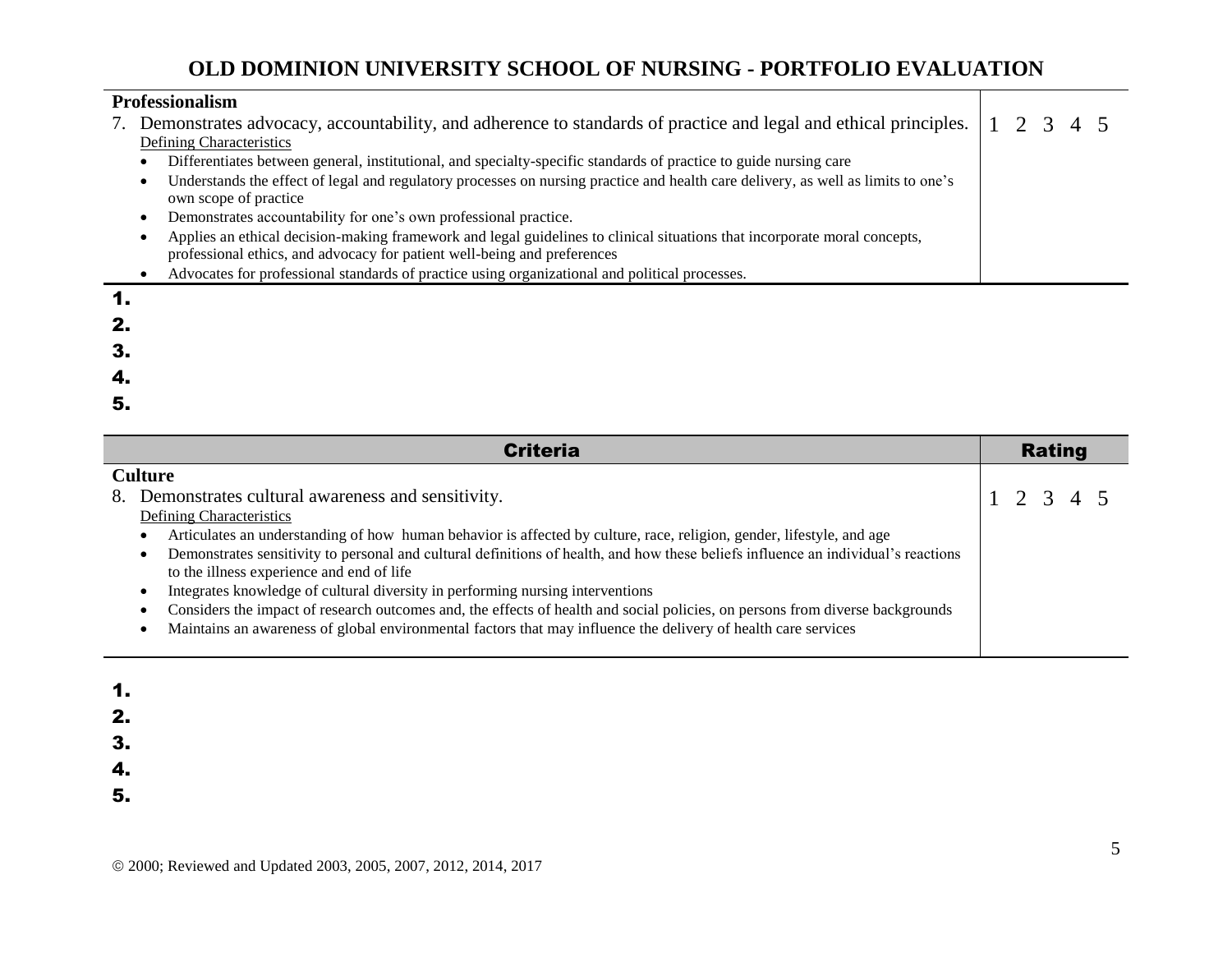### **Part II – Technical Aspects of Portfolio**

|    | <b>Criteria</b>                                                                                                                | <b>Rating</b> |
|----|--------------------------------------------------------------------------------------------------------------------------------|---------------|
| 9. | Selects documents/projects that demonstrate compliance with all required components for the portfolio.                         |               |
|    | Defining Characteristics                                                                                                       | 1 2 3 4 5     |
|    | Explores personal philosophy of nursing and educational goals at the beginning and end of the program                          |               |
|    | Analyzes professional progress and clinical performance while enrolled in the undergraduate nursing program through the        |               |
|    | completion of professional progress summary paper                                                                              |               |
|    | Delivers an oral presentation (pre-licensure students- must occur during the senior year)                                      |               |
|    | Develops a focused professional resume                                                                                         |               |
|    | Includes and creates introductory pages for all required assignments in the professional portfolio (see pre-licensure or post- |               |
|    | licensure grid).                                                                                                               |               |
|    |                                                                                                                                |               |

#### Comments

| ٧ |  |  |
|---|--|--|
|   |  |  |

- 2.
- 3.
- 
- 4.
- 5.

| <b>Criteria</b>                                                                                    | <b>Rating</b> |
|----------------------------------------------------------------------------------------------------|---------------|
| 10. Creates clear and comprehensive introductory pages for portfolio entries.                      |               |
| Defining Characteristics                                                                           | 12345         |
| Describes the purpose of each assignment or activity included in the portfolio                     |               |
| Explains why a particular topic or situation was chosen as the focus of the assignment or activity |               |
| Analyzes the learning that occurred through the completion of the assignment or activity           |               |
| Correlates the learning experience to one or more of the curricular outcomes                       |               |
| Uses correct grammar, spelling and punctuation                                                     |               |

1.

2.

3.

4.

5.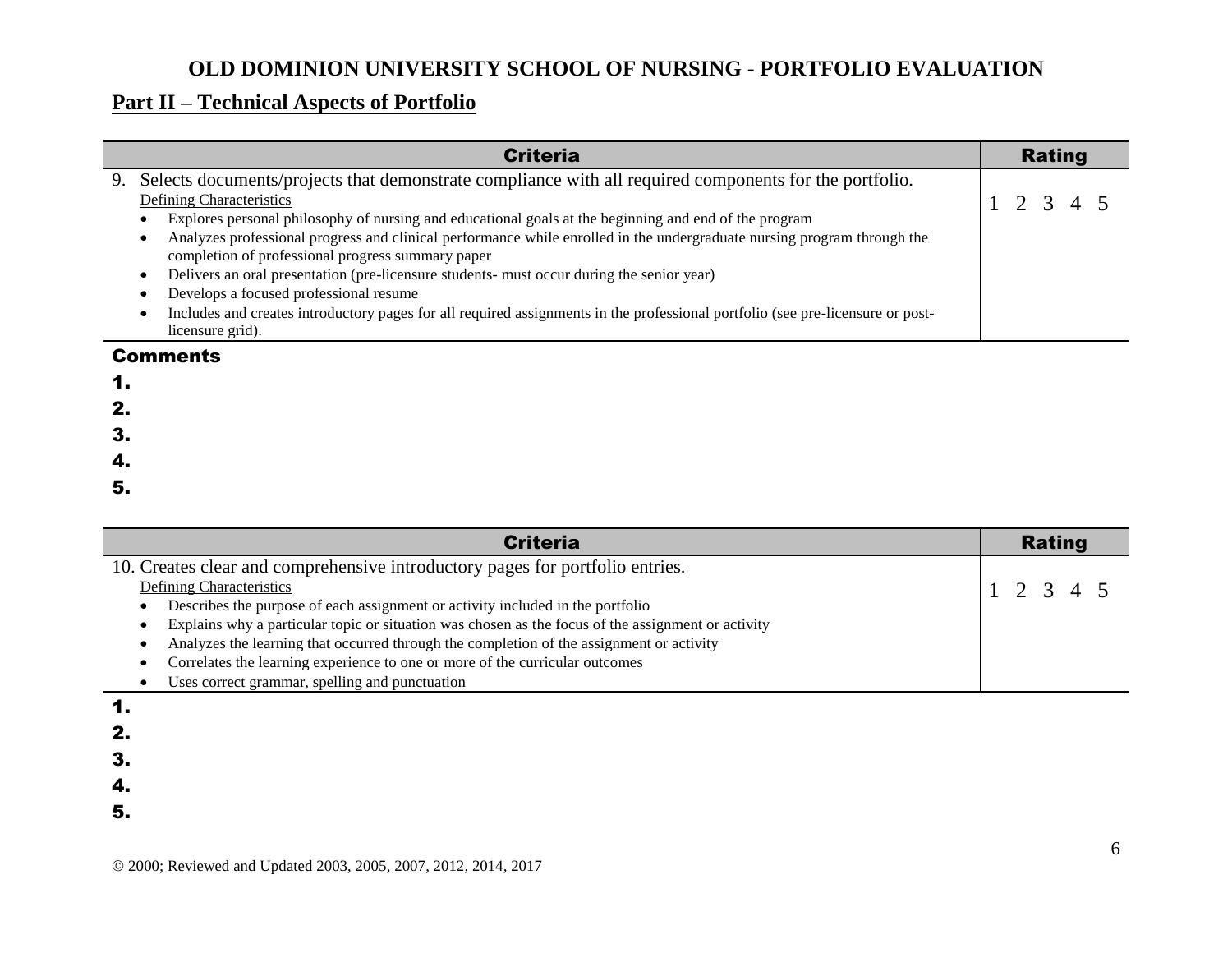| <b>Criteria</b>                                                                      | <b>Rating</b> |
|--------------------------------------------------------------------------------------|---------------|
| 11. Organizes information in a coordinated and coherent manner.                      |               |
| <b>Defining Characteristics</b>                                                      | 1 2 3 4 5     |
| Develops a professional portfolio website that includes navigation tools             |               |
| Navigation tools clearly lead reader through the website                             |               |
| Demonstrates professionally appropriate creativity in the development of the website |               |
| Presents a portfolio that is professionally written                                  |               |
| Presents the portfolio as a self-explanatory document                                |               |
|                                                                                      |               |

#### **Comments**

| I<br>٧ |  |
|--------|--|
|        |  |

2.

3.

4.

5.

| <b>Criteria</b>                                                                                                  | <b>Rating</b> |
|------------------------------------------------------------------------------------------------------------------|---------------|
| 12. Utilizes a process of self-examination to facilitate personal/professional growth and development over time. |               |
| <b>Defining Characteristics</b>                                                                                  | 1 2 3 4 5     |
| Engages in continuous and complex self-reflection and self-evaluation of performance                             |               |
| Recognizes personal strengths and abilities                                                                      |               |
| Summarizes accomplishments                                                                                       |               |
| Acknowledges areas for improvement                                                                               |               |
| Prescribes future learning needs                                                                                 |               |
|                                                                                                                  |               |

#### **Comments**

1.

2.

3.

4.

5.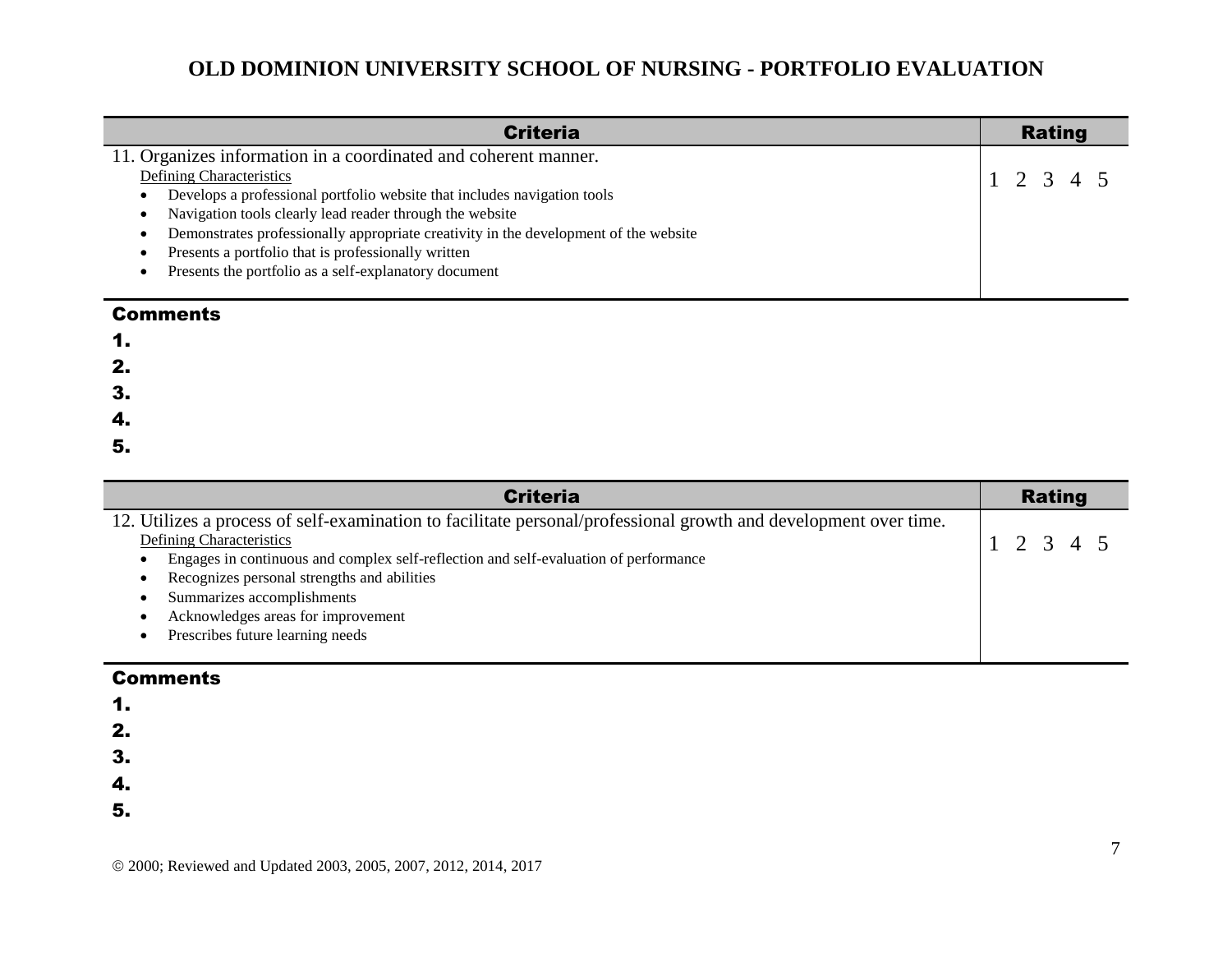| <b>Criteria</b>                                                                               | <b>Rating</b> |
|-----------------------------------------------------------------------------------------------|---------------|
| 13. Represents self in a professional manner.                                                 |               |
| <b>Defining Characteristics</b>                                                               | 1 2 3 4 5     |
| Shows a commitment to participation in educational activities that support life-long learning |               |
| Initiates relationships with one or more professional nursing organizations                   |               |
| Participates in community service activities                                                  |               |
| Demonstrates evidence of participation in Intraprofessional Education (IPE) activities.       |               |
| Demonstrates mastery of American Psychological Association (APA) format                       |               |
| 1.                                                                                            |               |

2. 3. 4. 5.